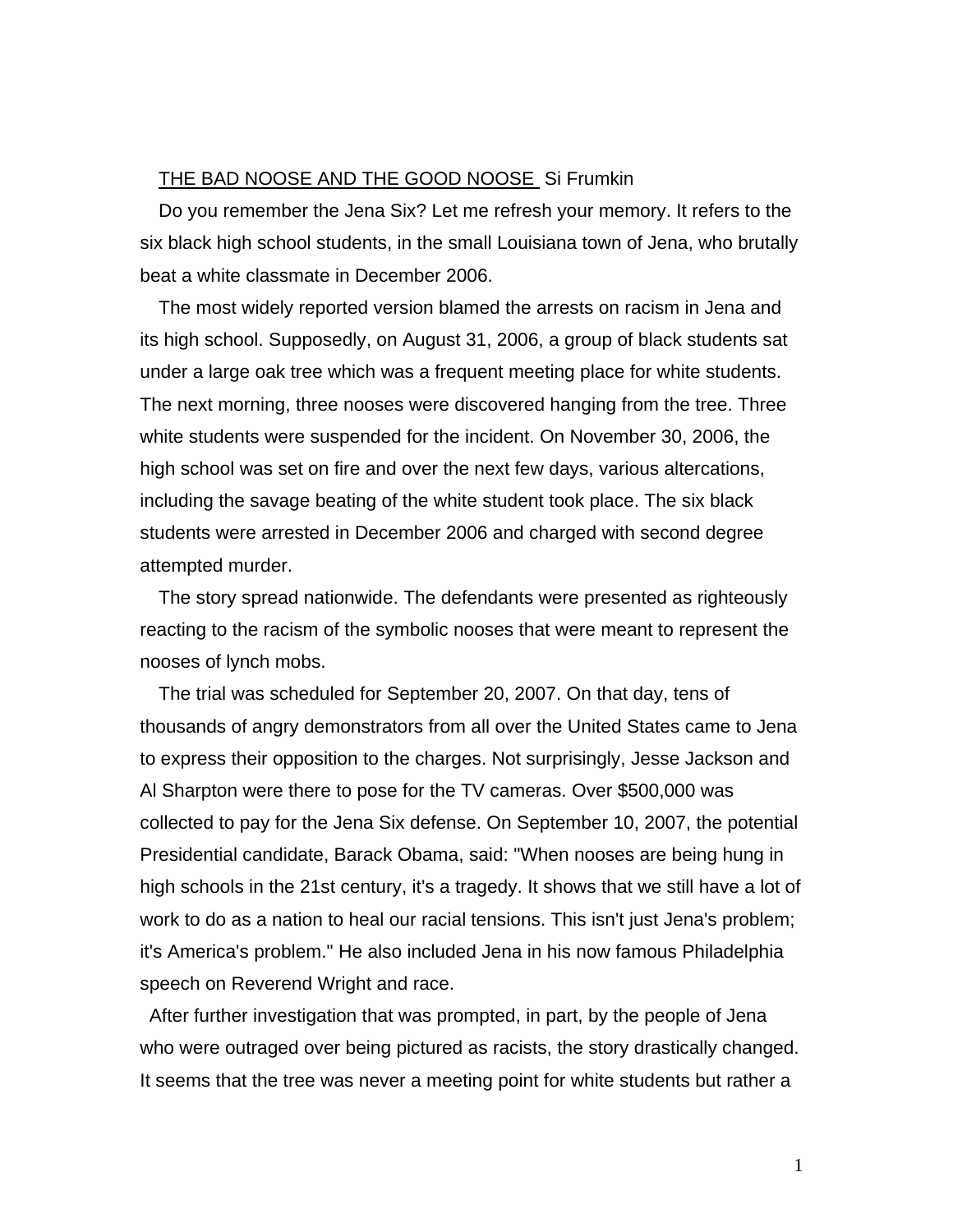gathering place of high school athletes, many of them black. The nooses were placed there not as a reference to lynching or a threat to blacks, but as a reaction to recently lost games and poor performance by the school team. The white student was beaten by a gang of 6 known troublemakers some of whom had previous criminal records. The charges against the six were eventually dropped. And Jackson, Sharpton and Obama, without apologizing for what they had said previously, removed Jena from their teleprompters.

I am very disturbed by the spreading epidemic of identifying more and more words, pictures and objects as symbols of racism, sexism, ageism and all those other -isms. Some are funny – I have heard a professor on a talk show seriously identifying "socialism" as a code word for African-Americans. I know that no one – except for blacks themselves - dares to use the scary "N" word or make jokes about water melons, reasons for muscular physiques of black athletes or rap lyrics.

On the other hand, some symbols are powerful and meaningful. A swastika on a synagogue or a gravestone is repulsive. And so is a noose in a location or situation where its lynching subtext is unmistakable.

And so, I am upset by the lukewarm reaction by the media, law enforcement, community leaders and the quick-to-be-offended elite to the recent noose incident in West Hollywood, a small independent city within Los Angeles. It was not symbolic – it was realistic; a crude representation of an execution of a real woman hanging by a real noose. The identity of the victim was immediately obvious: it was the candidate for the vice-presidency of the United States, Sarah Palin. In addition, on the roof from which Palin's effigy was hung, there was an effigy of Senator McCain on fire, surrounded by paper flames.

The reaction of spokesmen for various law enforcement organizations, the city of West Hollywood, the ACLU, and various media pundits was, "Well, yes, it was bad taste, but bad taste isn't a crime – there is nothing we can or should do…"

2